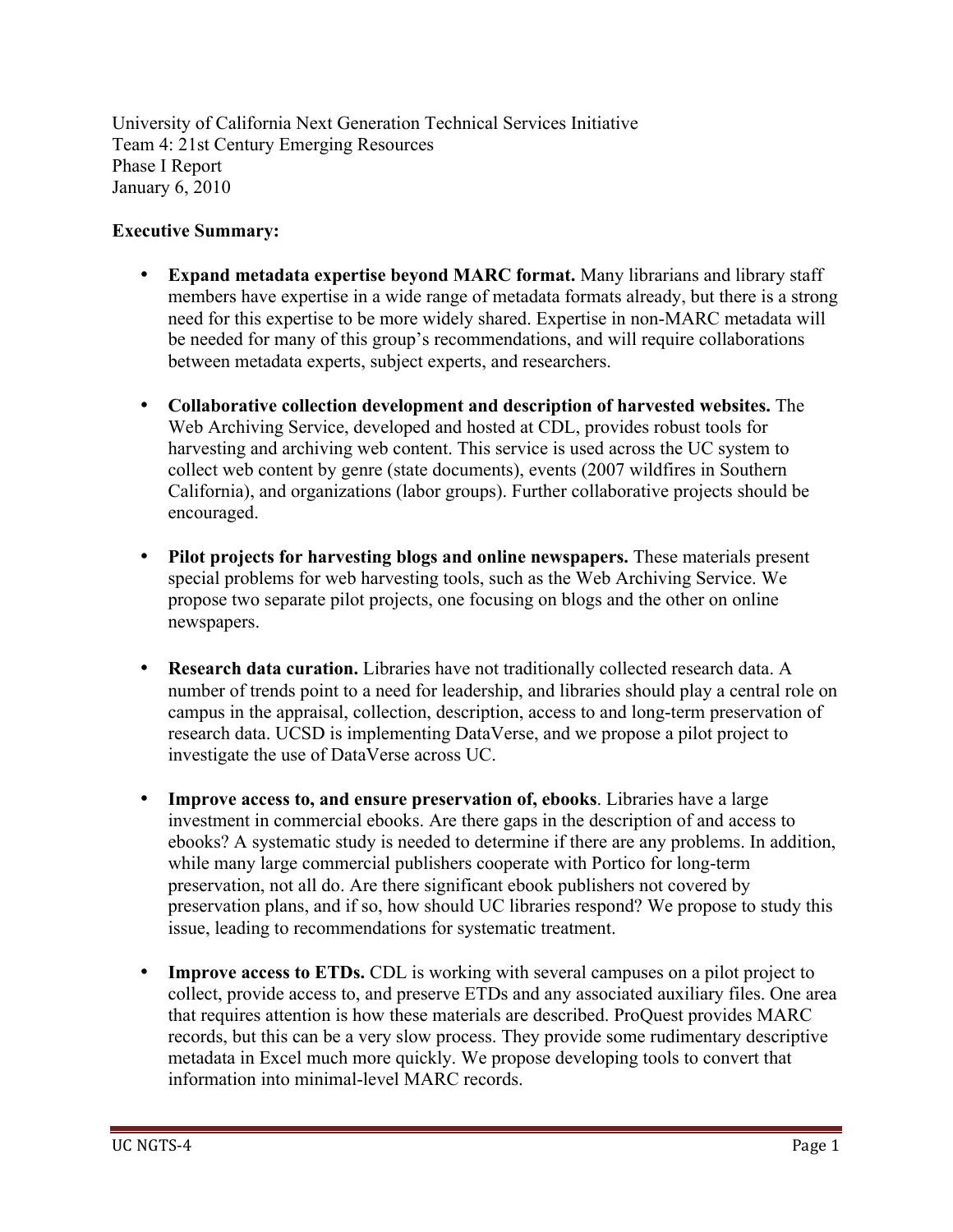• **Preserve content on CD-ROMs.** This is in many ways not about emerging resources, but disappearing ones. Libraries have received books with accompanying CDs and DVDs for 15 years or longer. Following on pilot projects at UC Berkeley and Indiana University, analyze problem across UC system and develop a system-wide solution.

## **Recommendations and Analysis:**

NGTS-4 is charged with analyzing the selection, acquisition, cataloging and preservation of  $21<sup>st</sup>$ Century Emerging Resources across UC libraries, looking at ways to improve efficiencies and services in current practice, and determine how changes in policies and technology may affect the future. The working group consists of members from 6 UC campuses and CDL, with wide experience with digital resources. We have met via conference call several times over the past few months, and inventoried digital projects across UC.

In particular, we have focused on several categories of materials, detailed below. We see opportunities for leadership within the UC system in developing and promoting best practices in these areas. Some categories are materials already collected by libraries; other categories include materials traditionally not collected by libraries, but for which there is growing interest and need.

**General Recommendation:** We feel that there is a strong need to expand the variety of metadata standards used in the UC Libraries, and several of the recommendations below will require familiarity with new metadata formats. We can achieve this by collaborating with communities that are using emerging technologies and to influence the descriptive and other metadata standards that may already be in use. As an organization, we need to become adept at accepting a wide range of formats and transforming them to other formats as needed. As a longterm goal, it will require:

- training of existing staff
- working closely with researchers and specialists in subject domains
- a willingness to rethink position descriptions as vacant positions are filled

In addition, we analyzed these specific formats and publication types:

#### **1) Harvested websites, including scholarly resources**

CDL's Web Archiving Service (WAS) provides a rich set of tools for selecting, acquiring and archiving web content. WAS includes features such as the preservation of web content, along with the creation of a persistent URL for any given website captured by WAS. WAS was first developed as a tool for librarians, archivists and curators to collect websites, beginning in October 2008. In July 2009, WAS began to provide access to these websites to the general public, and can now serve as both a preservation archive and access tool for web content.

While these tools are proving useful, their scope extends only to capturing websites in the public webspace. Licensed and otherwise restricted materials are excluded from WAS. Services such as Portico and LOCKSS are devoted to archiving ejournals and are beginning to take on ebooks (see #4 below).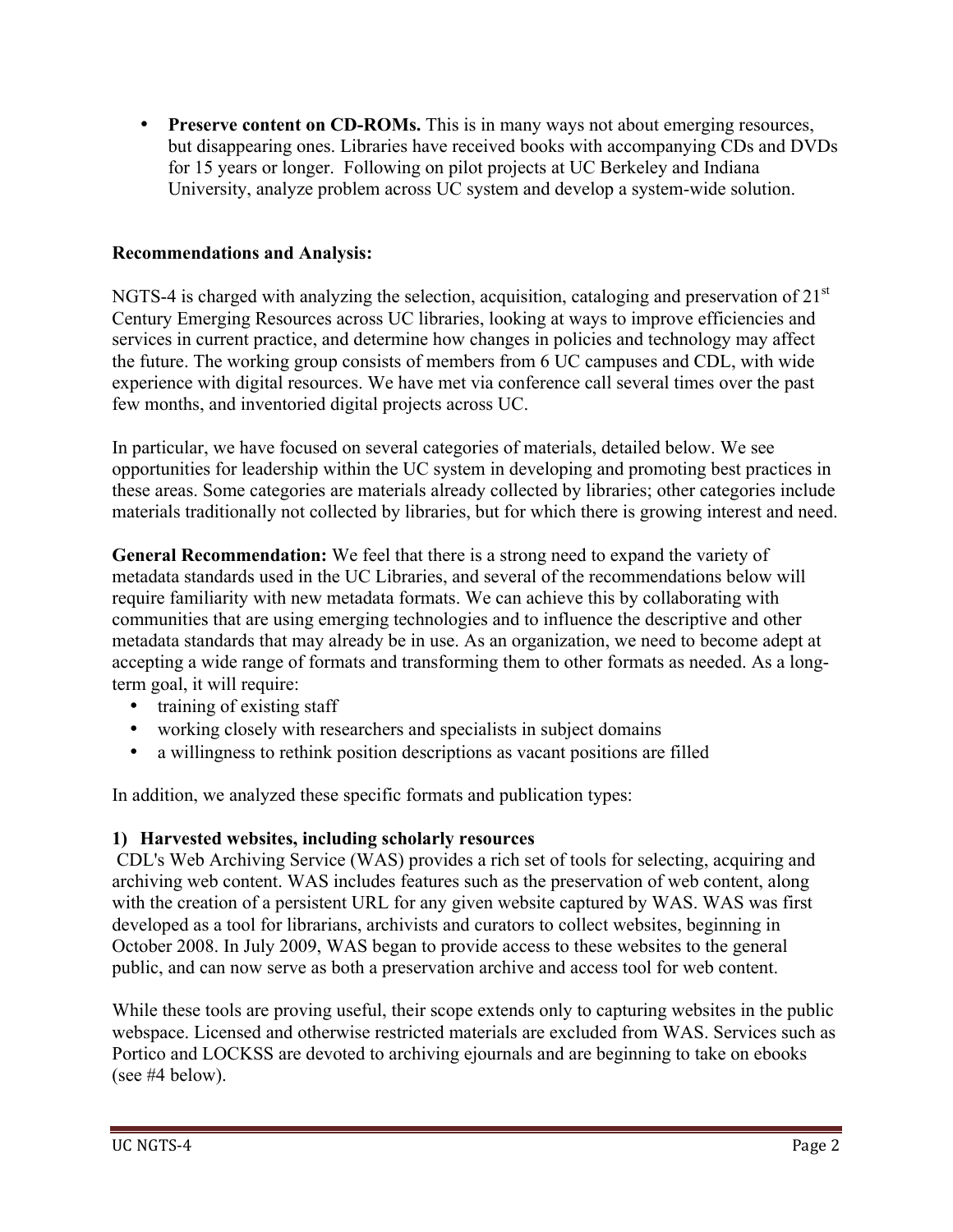For the purposes of work of this task force, it is important to remember that the problem of archiving web content is shared both inside and outside the UC system, and solutions (or suggested solutions) will come from a wider community among libraries nationally or even internationally.

Using California state government documents as an example, a pilot study was conducted by CAMCIG (Cataloging and Metadata Common Interest Group), developing workflows to identify and describe them. In addition, following recommendations from GILS (Government Information Librarians), they used WAS to harvest and archive these documents, providing permanent access and persistent URLs. This model, although at an early stage, has been successful in at least increasing the amount of cataloging generated.

# http://libraries.universityofcalifornia.edu/hots/camcig/CalDocsFinalReport-2A.pdf<sup>ta</sup>

Besides government documents, librarians from multiple campuses have formed other WAS collections, some based on events, such as the H1N1 flu outbreak or California wildfires, and some based on multi-campus research units such as the California Institutes of Regenerative Medicine.

**Recommendation**: Propose additional cooperative projects, including, for example, documents from municipal, county and regional government agencies, or GIS data. Develop a collection development policy for collaborative projects that provide systematic coverage of areas such as local governments.

#### **2) Blogs, online newspapers, and other dynamic web content**

This category is a subset of web content discussed in the previous point, but it presents special complexities. Weblogs are an established means of scholarly communication, but most have no regular publication schedule. Readers' comments create an opportunity for debate and clarification that add to the value of the original post. Online newspapers have their own complexities. Some online newspapers present an ever-changing face with no static "final edition," while others do have a more routine publication schedule with stable editions and finalized content. Newspapers also include opportunities for readers' comments. Many publishers of web content do not have a preservation or archiving strategy. They may welcome the opportunity to work collaboratively to develop a strategy and a workflow to achieve the preservation of their content.

Unfortunately, these aspects of blogs, newspapers and other dynamic websites provide difficulties for current tools used in web harvesting. Ideally, blogs should be harvested only when new content is added, rather than following a regular schedule for crawling. In addition to the blog posts themselves, the comments can appear a considerably long time after the original post, and should be captured as they are added. Web harvesting tools can capture blog posts and comments, but lack the functionality for the kind of conditional capture that would match the characteristics of the medium. NARA does not provide much guidance in this area. While recommending that blogs from federal agencies be captured and archived, NARA does not provide guidance on how best to do it. There are research projects such as ArchivePress (working with WordPress blogging software) that may provide tools in the future.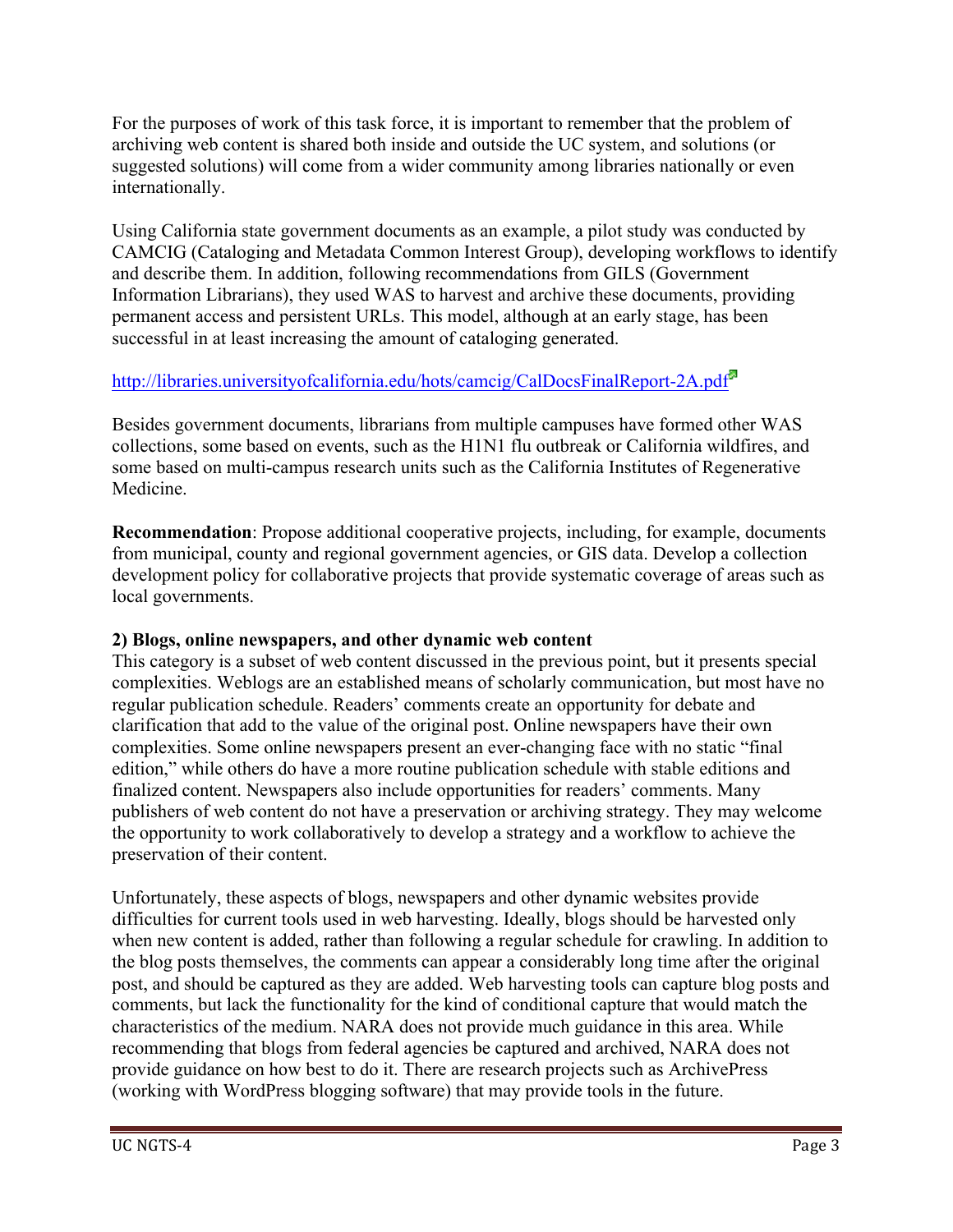**Recommendations:** For blogs, we propose a pilot project with WordPress in the UC system. For newspapers, we propose a pilot with a web publisher to collaborate on work flow as one way of capturing their content, while also investigating the use of WAS as a tool for capturing online newspapers. The Center for Bibliographical Studies and Research at UCR has, as part of the California Digital Newspaper Collection <http://cdnc.ucr.edu/newsucr> and California Newspaper Project <http://cnp.ucr.edu/>, investigated collecting born-digital newspapers, and we should collaborate with them in this investigation.

#### **3) Research data**

Faculty members use and generate data in the course of their research. There is a growing list of requirements by granting agencies such as NIH and NSF for researchers to preserve the data generated during the course of funded research projects, yet there are few systematic efforts to do so. The DataVerse Network Project, under development at Harvard, allows users to search across or browse through the virtual data archives that are hosted at Harvard or at an individual institution. In its research, NGTS-4 noted at least 18 dataverses (as the virtual data archives are known) from a variety of UC campuses in the Harvard-hosted archives. The UCSD Libraries plan to host their own DataVerse Network, to be made public in the near future.

Two examples show the immediacy of the issue:

• The Neuroscience Information Framework<sup> $\blacksquare$ </sup>, an NIH-funded grant project centered at UCSD, is, as explained on their website:

> a dynamic inventory of Web-based neuroscience resources: data, materials, and tools accessible via any computer connected to the Internet. An initiative of the NIH Blueprint for Neuroscience Research, NIF advances neuroscience research by enabling discovery and access to public research data and tools worldwide through an open source, networked environment.

There are no librarians listed among the project staff.

• Another NIH-funded project, the eagle-i project<sup> $\alpha$ </sup>, plans to

build a national research resource discovery network that will allow biomedical scientists to quickly find previously invisible but potentially valuable research resources (e.g., technologies, animal models, equipment, cell and tissue banks, training opportunities).

One of the partners, the Oregon Health and Science University Library "will lead the Data Curation Team to build the ontologies and vocabularies used to describe research resources and make them easier to find."

"This award will fund eight new researchers working in Oregon on the eagle-i project," said Chris Shaffer, University Librarian. [...] "Libraries have a long history of organizing research information and publications.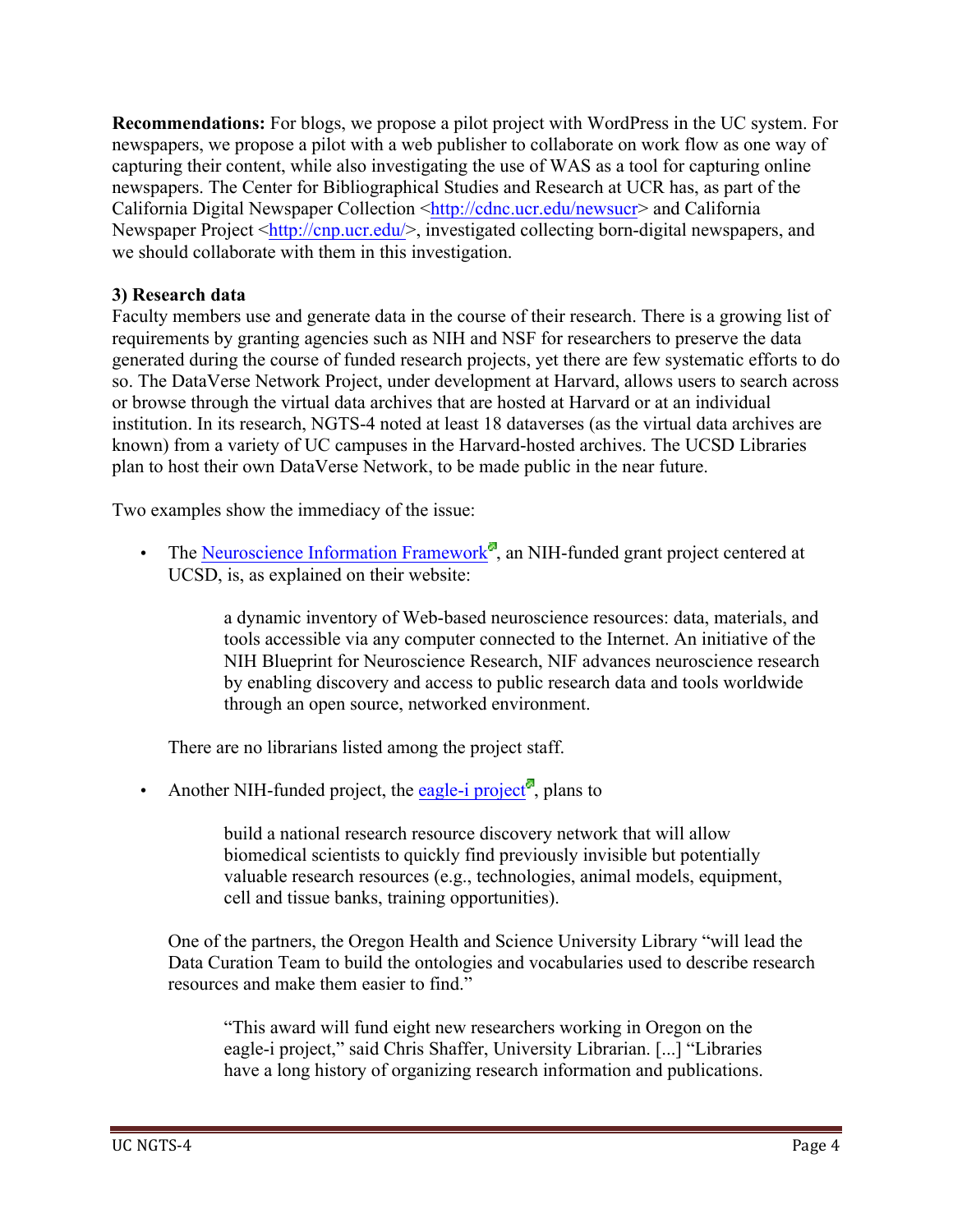Through this project, we are extending library expertise into the research enterprise in new and exciting ways."

More details on the eagle-I project can be found here: <http://www.ohsu.edu/xd/education/library/about/whats-new/ohsu-library-awardedfunds.cfm>

**Recommendation:** This area of research data is one where NGTS-4 feels that the UC libraries should provide leadership within UC, providing a service to acquire, describe and preserve datasets. Working with the UC VP for Research and Research Officers and Principal Investigators on each campus, librarians could identify important research datasets for acquisition, description and preservation. UCI has used the NIH mandate as an opening for forging a close relationship with the Office of Research, and is included as grant-funded projects are proposed.

In particular, we propose investigating the use of the UCSD DataVerse Network instance as a pilot for the UC system (both access and preservation). This pilot should address questions about how well the system would scale up to serve as a UC-wide resource, and the role of CDL in long-term preservation of the data.

## **4) EBooks**

EBooks have the most systematic treatment of the e-resources under analysis by NGTS-4, but there remain questions about access and preservation. UC and CDL have several models for acquiring ebooks. The main stream comes from commercial publishers such as Springer, Safari, and others. CDL licenses or purchases individual titles or entire categories of the publishers' lists, and as such is included in the charge for NGTS-1. The Shared Cataloging Program catalogs them and makes the records available to individual campuses, and the records are then loaded into Melvyl. CDL maintains OpenURL links to the items through UC e-links (SFX).

In addition, UC is a partner in both the Google Books Project and the Open Content Alliance, which are creating millions of digital versions of books from its collections. UC and CDL are members of the HathiTrust, founded at the University of Michigan, a preservation archive for mass digitization projects such as Google and the Open Content Alliance.

While Portico and LOCKSS include ebooks in their collections, the coverage is not systematic. We need to determine where gaps exist in long-term preservation of these materials, and develop a strategy to provide preservation services.

**Recommendation:** In collaboration with NGTS-1, study the entire range of ebooks within the UC libraries to determine whether description, access and preservation are adequate.

#### **5) Electronic Theses and Dissertations (ETD)**

These materials are of interest to all campuses because they are manifestations of scholarly communications unique to UC, and represent the culmination of graduate education on the campuses. Each campus sets requirements for formatting and media on its own, and their guidelines vary widely across UC. Some campuses do not accept electronic submission of theses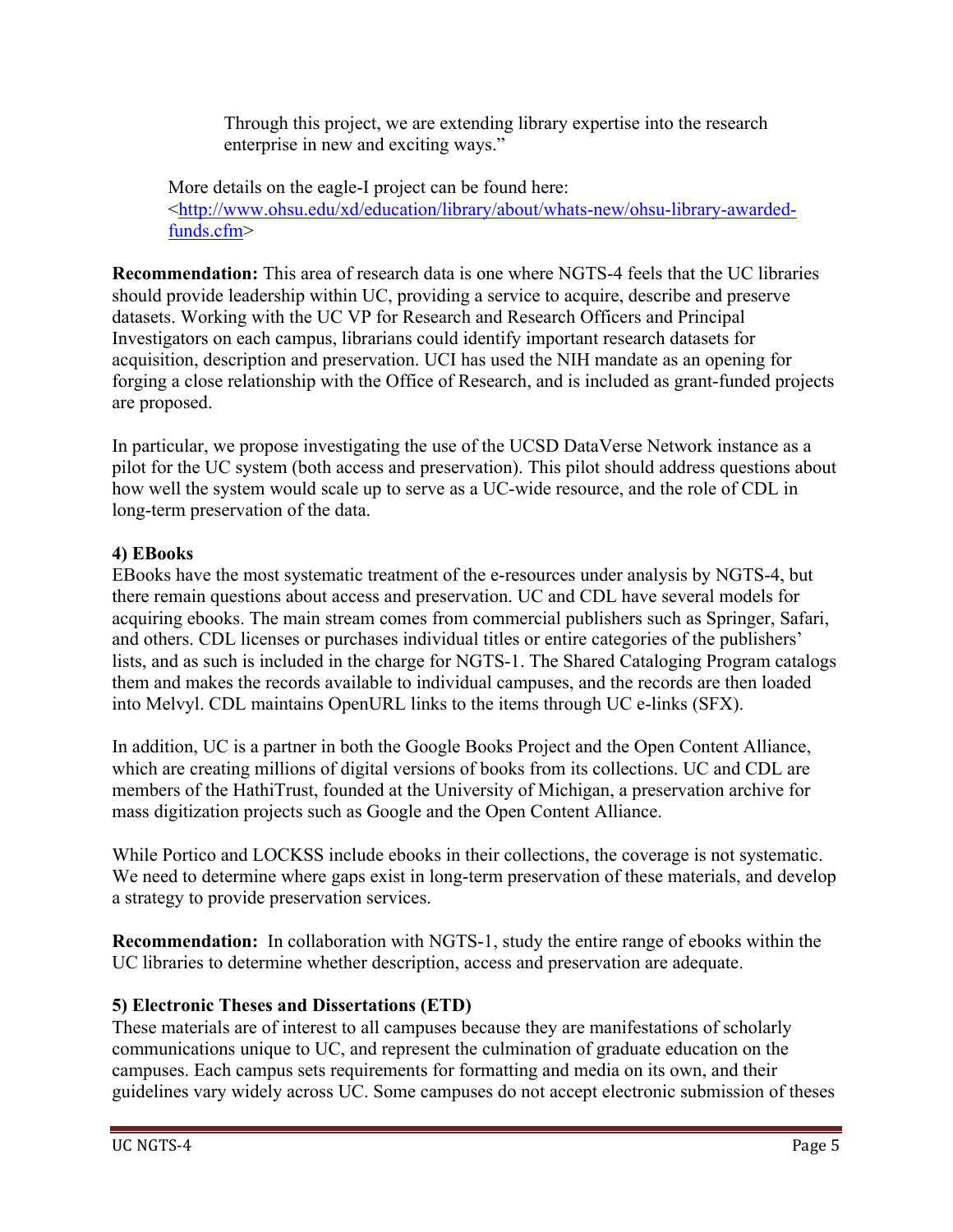and dissertations; some campuses accept either print or electronic submission; at least 3 campuses (UCD, UCI and UCSF) require theses and dissertations to be submitted in a single PDF file. Dissertations are submitted to ProQuest, which digitizes the print copy or accepts a PDF version. As of now, ProQuest does not accept any supporting or auxiliary materials, such as research data.

Within CDL, both the Digital Preservation Program and eScholarship have been working to understand the issues surrounding ETDs, and determine what is needed to begin to include ETDs within both the eScholarship publication platform and the Digital Preservation Repository. The interactions between graduate schools and libraries, and agreements with ProQuest, complicate the situation. CDL is currently working with UCSF to begin to ingest ETDs into the DPR.

**Recommendation:** In collaboration with NGTS-3, document the work flow of theses and dissertations on each campus. CAMCIG has documented the cataloging practices on each campus:

http://libraries.universityofcalifornia.edu/hots/camcig/CampusPracticesForThesesAndDissertatio ns.pdf

According to a study at UCI, ProQuest provides rudimentary descriptive information and links to ETDs up to 6 months before MARC records are available. We recommend investigating whether this information could be used to create minimal-level records, and whether this process could be automated.

## **6) CD content**

Libraries have yet to address in any systematic way long term access to and preservation of CDs. UC libraries hold a significant number of titles on CD even though CD has a limited shelf life. For several years, the Library Data Lab at UC Berkeley, has been copying the content of CDs onto spinning disk using the ISO file format. The advantages of this format are as follows:

- •facilitates data management by bundling the entire contents of a CD into a single file,
- allows an accurate reproduction of the original disk to be created with standard CD ripping software
- •facilitates network access to both the data and software contained on the CD.

A project to address long term preservation of the data has recently begun. A related project, the SUDOC Virtualization Project, is ongoing at the Indiana University.

**Recommendation:** Using Berkeley and Indiana's ongoing projects as possible models, develop a set of recommended procedures, software, and format standards to promote preservation of and access to data that currently reside on CD. Investigate technological approaches to identifying duplicate holdings across collections. Identify potential legacy file format and software dependency issues that may require special attention to assure long term access. Determine whether there are significant digital collections on other obsolete media require attention.